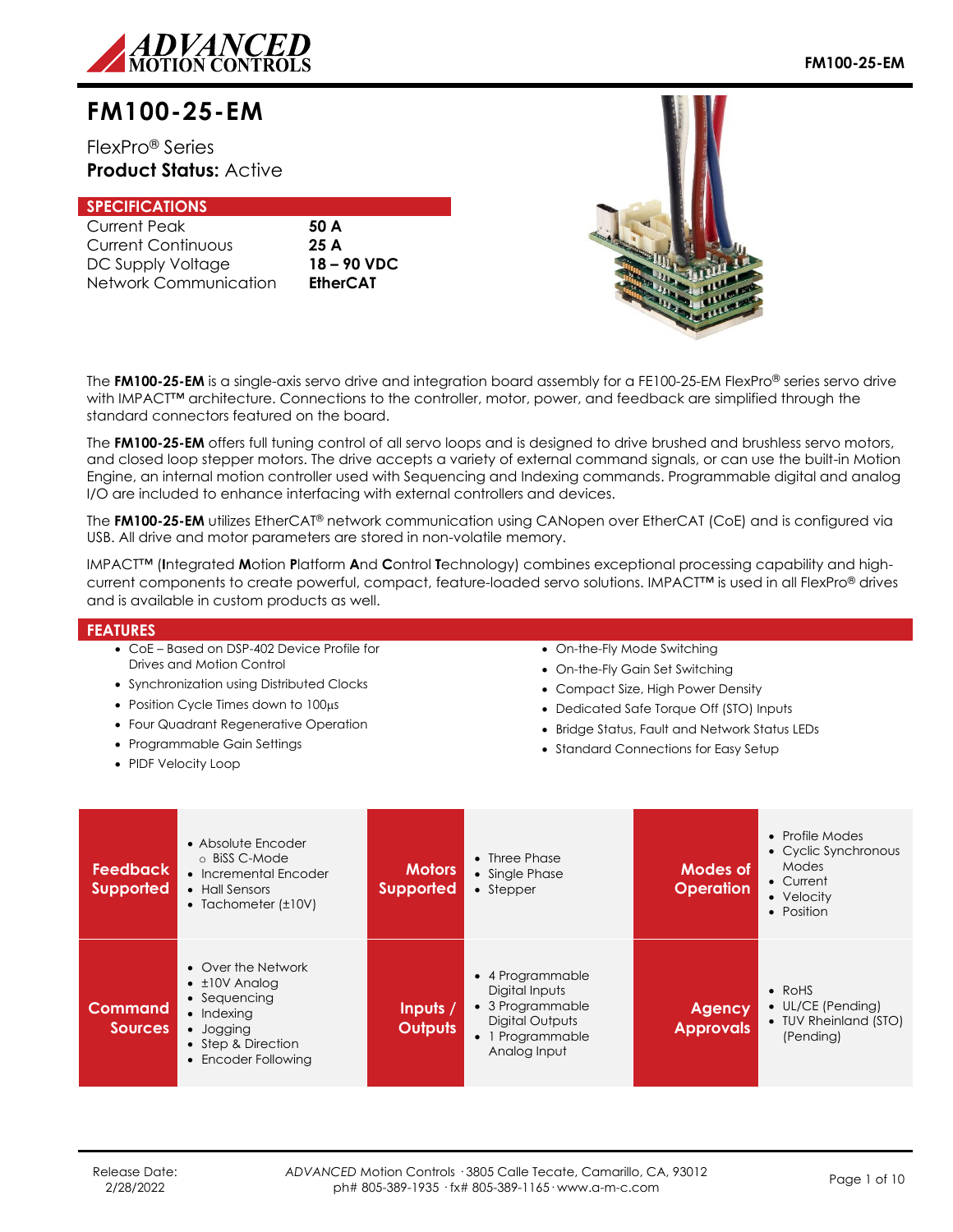

## **BLOCK DIAGRAM**



## **INFORMATION ON APPROVALS AND COMPLIANCES**



The RoHS Directive restricts the use of certain substances including lead, mercury, cadmium, hexavalent chromium and halogenated flame retardants PBB and PBDE in electronic equipment.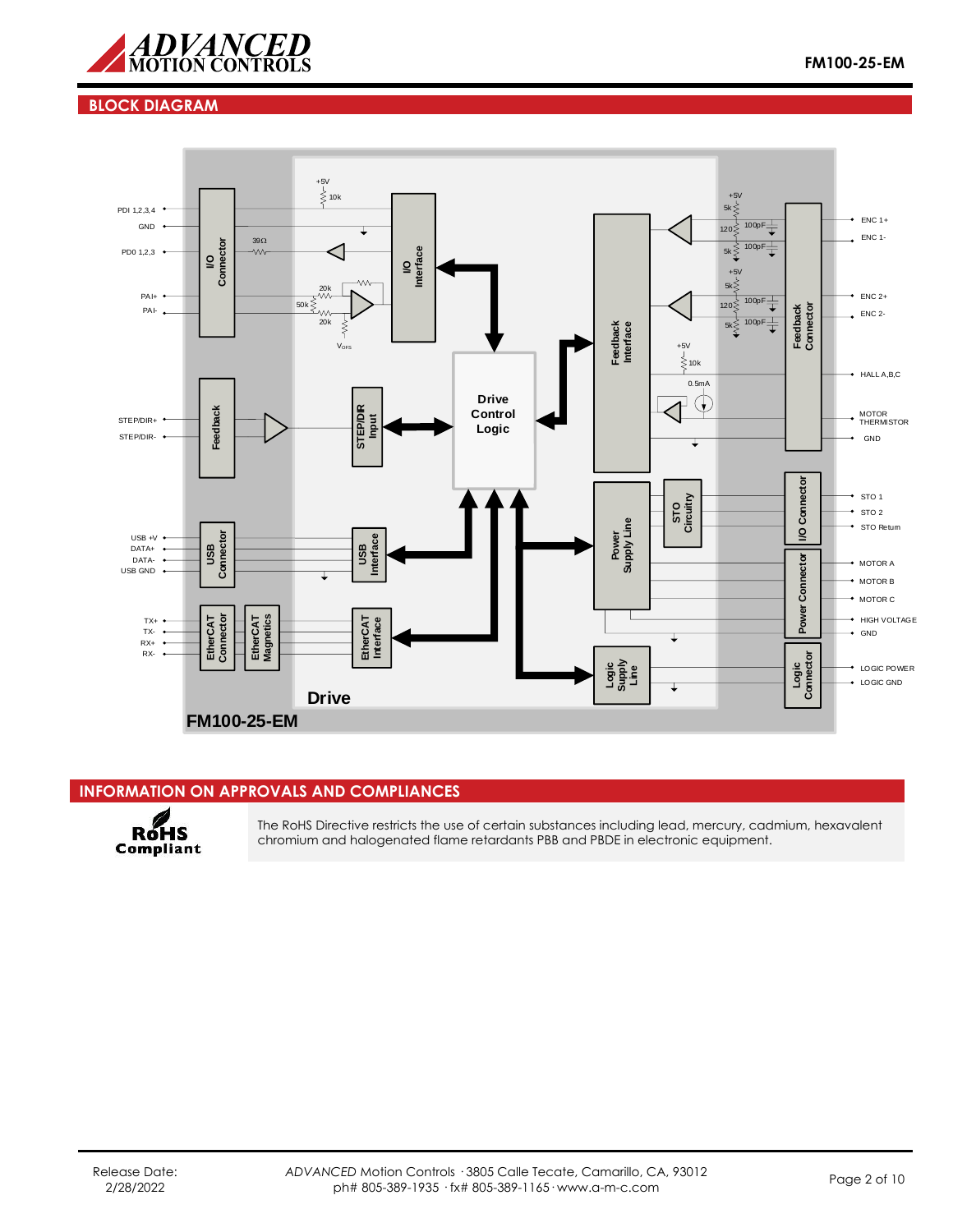

## **SPECIFICATIONS**

|                                                     |                                                                                                                                                                                                                                                                                                                                                                                                                                                                                                                              | <b>Electrical Specifications</b>                                                                                                                          |
|-----------------------------------------------------|------------------------------------------------------------------------------------------------------------------------------------------------------------------------------------------------------------------------------------------------------------------------------------------------------------------------------------------------------------------------------------------------------------------------------------------------------------------------------------------------------------------------------|-----------------------------------------------------------------------------------------------------------------------------------------------------------|
| <b>Description</b>                                  | Units                                                                                                                                                                                                                                                                                                                                                                                                                                                                                                                        | Value                                                                                                                                                     |
| DC Supply Input Range                               | <b>VDC</b>                                                                                                                                                                                                                                                                                                                                                                                                                                                                                                                   | $18 - 90$                                                                                                                                                 |
| DC Supply Undervoltage                              | <b>VDC</b>                                                                                                                                                                                                                                                                                                                                                                                                                                                                                                                   | 15                                                                                                                                                        |
| DC Supply Overvoltage                               | <b>VDC</b>                                                                                                                                                                                                                                                                                                                                                                                                                                                                                                                   | 95                                                                                                                                                        |
| <b>Bus Capacitance</b>                              | μF                                                                                                                                                                                                                                                                                                                                                                                                                                                                                                                           | 52.8                                                                                                                                                      |
| Logic Supply Input Range (required) <sup>1</sup>    | <b>VDC</b>                                                                                                                                                                                                                                                                                                                                                                                                                                                                                                                   | $10 - 55$                                                                                                                                                 |
| Safe Torque Off Voltage (Default)                   | <b>VDC</b>                                                                                                                                                                                                                                                                                                                                                                                                                                                                                                                   | 5                                                                                                                                                         |
| Maximum Peak Current Output <sup>2</sup>            | A (Arms)                                                                                                                                                                                                                                                                                                                                                                                                                                                                                                                     | 50 (35.3)                                                                                                                                                 |
| Maximum Continuous Current Output <sup>3</sup>      | A (Arms)                                                                                                                                                                                                                                                                                                                                                                                                                                                                                                                     | 25(25)                                                                                                                                                    |
| <b>Efficiency at Rated Power</b>                    | $% \mathcal{L}_{\mathrm{H}}\times\mathcal{H}_{\mathrm{H}}\times\mathcal{H}_{\mathrm{H}}\times\mathcal{H}_{\mathrm{H}}\times\mathcal{H}_{\mathrm{H}}\times\mathcal{H}_{\mathrm{H}}\times\mathcal{H}_{\mathrm{H}}\times\mathcal{H}_{\mathrm{H}}\times\mathcal{H}_{\mathrm{H}}\times\mathcal{H}_{\mathrm{H}}\times\mathcal{H}_{\mathrm{H}}\times\mathcal{H}_{\mathrm{H}}\times\mathcal{H}_{\mathrm{H}}\times\mathcal{H}_{\mathrm{H}}\times\mathcal{H}_{\mathrm{H}}\times\mathcal{H}_{\mathrm{H}}\times\mathcal{H}_{\mathrm{H}}$ | 99                                                                                                                                                        |
| Maximum Continuous Output Power                     | W                                                                                                                                                                                                                                                                                                                                                                                                                                                                                                                            | 2228                                                                                                                                                      |
| Maximum Power Dissipation at Rated Power            | W                                                                                                                                                                                                                                                                                                                                                                                                                                                                                                                            | 23                                                                                                                                                        |
| Minimum Load Inductance (line-to-line) <sup>4</sup> | μH                                                                                                                                                                                                                                                                                                                                                                                                                                                                                                                           | 150 (@ 48VDC supply); 75 (@24VDC supply); 40 (@12VDC supply)                                                                                              |
| Switching Frequency                                 | kHz                                                                                                                                                                                                                                                                                                                                                                                                                                                                                                                          | 20                                                                                                                                                        |
| Maximum Output PWM Duty Cycle                       | $\%$                                                                                                                                                                                                                                                                                                                                                                                                                                                                                                                         | 83                                                                                                                                                        |
|                                                     |                                                                                                                                                                                                                                                                                                                                                                                                                                                                                                                              | <b>Control Specifications</b>                                                                                                                             |
| <b>Description</b>                                  | Units                                                                                                                                                                                                                                                                                                                                                                                                                                                                                                                        | Value                                                                                                                                                     |
| Communication Interfaces <sup>5</sup>               | $\overline{\phantom{a}}$                                                                                                                                                                                                                                                                                                                                                                                                                                                                                                     | EtherCAT® (USB for configuration)                                                                                                                         |
| <b>Command Sources</b>                              |                                                                                                                                                                                                                                                                                                                                                                                                                                                                                                                              | ±10 V Analog, Over the Network, Sequencing, Indexing, Jogging, Step<br>& Direction, Encoder Following                                                     |
| Feedback Supported                                  |                                                                                                                                                                                                                                                                                                                                                                                                                                                                                                                              | Absolute Encoder (BiSS C-Mode), Incremental Encoder, Hall Sensors,                                                                                        |
|                                                     |                                                                                                                                                                                                                                                                                                                                                                                                                                                                                                                              | Auxiliary Incremental Encoder, Tachometer (±10V)                                                                                                          |
| Commutation Methods                                 | $\overline{\phantom{a}}$                                                                                                                                                                                                                                                                                                                                                                                                                                                                                                     | Sinusoidal, Trapezoidal                                                                                                                                   |
| Modes of Operation                                  |                                                                                                                                                                                                                                                                                                                                                                                                                                                                                                                              | Profile Modes, Cyclic Synchronous Modes, Current, Velocity, Position                                                                                      |
| Motors Supported <sup>6</sup>                       | $\overline{a}$                                                                                                                                                                                                                                                                                                                                                                                                                                                                                                               | Three Phase (Brushless Servo), Single Phase (Brushed Servo, Voice Coil,<br>Inductive Load), Stepper (2- or 3-Phase Closed Loop)                           |
| Hardware Protection                                 | $\overline{a}$                                                                                                                                                                                                                                                                                                                                                                                                                                                                                                               | 40+ Configurable Functions, Over Current, Over Temperature (Drive &<br>Motor), Over Voltage, Short Circuit (Phase-Phase & Phase-Ground),<br>Under Voltage |
| Programmable Digital Inputs/Outputs                 | $\overline{a}$                                                                                                                                                                                                                                                                                                                                                                                                                                                                                                               | 4/3                                                                                                                                                       |
| Programmable Analog Inputs/Outputs                  |                                                                                                                                                                                                                                                                                                                                                                                                                                                                                                                              | 1/0                                                                                                                                                       |
| Primary I/O Logic Level                             | $\overline{\phantom{a}}$                                                                                                                                                                                                                                                                                                                                                                                                                                                                                                     | 5 VDC, not isolated                                                                                                                                       |
| Current Loop Sample Time                            | μS                                                                                                                                                                                                                                                                                                                                                                                                                                                                                                                           | 50                                                                                                                                                        |
| Velocity Loop Sample Time                           | μS                                                                                                                                                                                                                                                                                                                                                                                                                                                                                                                           | 100                                                                                                                                                       |
| Position Loop Sample Time                           | μS                                                                                                                                                                                                                                                                                                                                                                                                                                                                                                                           | 100                                                                                                                                                       |
| Maximum Encoder Frequency                           | MHz                                                                                                                                                                                                                                                                                                                                                                                                                                                                                                                          | 20 (5 pre-quadrature)                                                                                                                                     |
|                                                     |                                                                                                                                                                                                                                                                                                                                                                                                                                                                                                                              | <b>Mechanical Specifications</b>                                                                                                                          |
| Description                                         | Units                                                                                                                                                                                                                                                                                                                                                                                                                                                                                                                        | Value                                                                                                                                                     |
| Size $(H \times W \times D)$                        | $mm$ (in)                                                                                                                                                                                                                                                                                                                                                                                                                                                                                                                    | $50.8 \times 25.4 \times 26.0$ (2.00 $\times$ 1.00 $\times$ 1.03)                                                                                         |
| Weight                                              | $g$ (oz)                                                                                                                                                                                                                                                                                                                                                                                                                                                                                                                     | 48.2 (1.7)                                                                                                                                                |
| Ambient Operating Temperature Range <sup>7</sup>    | $^{\circ}$ C ( $^{\circ}$ F)                                                                                                                                                                                                                                                                                                                                                                                                                                                                                                 | $0 - 65$ (32 - 149)                                                                                                                                       |
| Storage Temperature Range                           | °C (°F)                                                                                                                                                                                                                                                                                                                                                                                                                                                                                                                      | -40 – 85 (-40 – 185)                                                                                                                                      |
| Relative Humidity                                   |                                                                                                                                                                                                                                                                                                                                                                                                                                                                                                                              | 0-95%, non-condensing                                                                                                                                     |
| P1 ETHERCAT COMMUNICATION CONNECTOR                 |                                                                                                                                                                                                                                                                                                                                                                                                                                                                                                                              | 12-pin, 1.0mm spaced single row vertical header                                                                                                           |
| P2 USB CONNECTOR                                    | $\overline{\phantom{a}}$                                                                                                                                                                                                                                                                                                                                                                                                                                                                                                     | USB Type C, vertical entry                                                                                                                                |
| P3 IO and LOGIC CONNECTOR                           | $\equiv$                                                                                                                                                                                                                                                                                                                                                                                                                                                                                                                     | 20-pin, 1.0mm spaced dual row vertical header                                                                                                             |
| <b>P4 FEEDBACK CONNECTOR</b>                        | $\equiv$                                                                                                                                                                                                                                                                                                                                                                                                                                                                                                                     | 30-pin, 1.0mm spaced dual row vertical header                                                                                                             |
| <b>P5 POWER CONNECTOR</b>                           | $\overline{\phantom{a}}$                                                                                                                                                                                                                                                                                                                                                                                                                                                                                                     | 2x 165 mm, 16 AWG flying leads w/ solder-dipped ends                                                                                                      |
| P6 MOTOR POWER CONNECTOR                            |                                                                                                                                                                                                                                                                                                                                                                                                                                                                                                                              | 3x 165 mm, 16 AWG flying leads w/ solder-dipped ends                                                                                                      |

**Notes**

1. Applications with a logic supply voltage higher than 30VDC require a minimum external decoupling capacitance of 2.2µF / 60V film or 100µF / 100V aluminum added across LOGIC PWR and LOGIC GND.

2. Capable of supplying drive rated peak current for 2 seconds with 2 second foldback to continuous value. Longer times are possible with lower current limits.<br>3. Continuous A<sub>rms</sub> value attainable when RMS Charge-Based L

4. Lower inductance is acceptable for bus voltages well below maximum. Use external inductance to meet requirements.

5. EtherCAT® is a registered trademark and patented technology, licensed by Beckhoff Automation GmbH, Germany.

6. Maximum motor speed for stepper motors is 600 RPM. Consult the hardware installation manual for 2-phase stepper wiring configuration.<br>7. Additional cooling and/or heatsink may be required to achieve rated performance.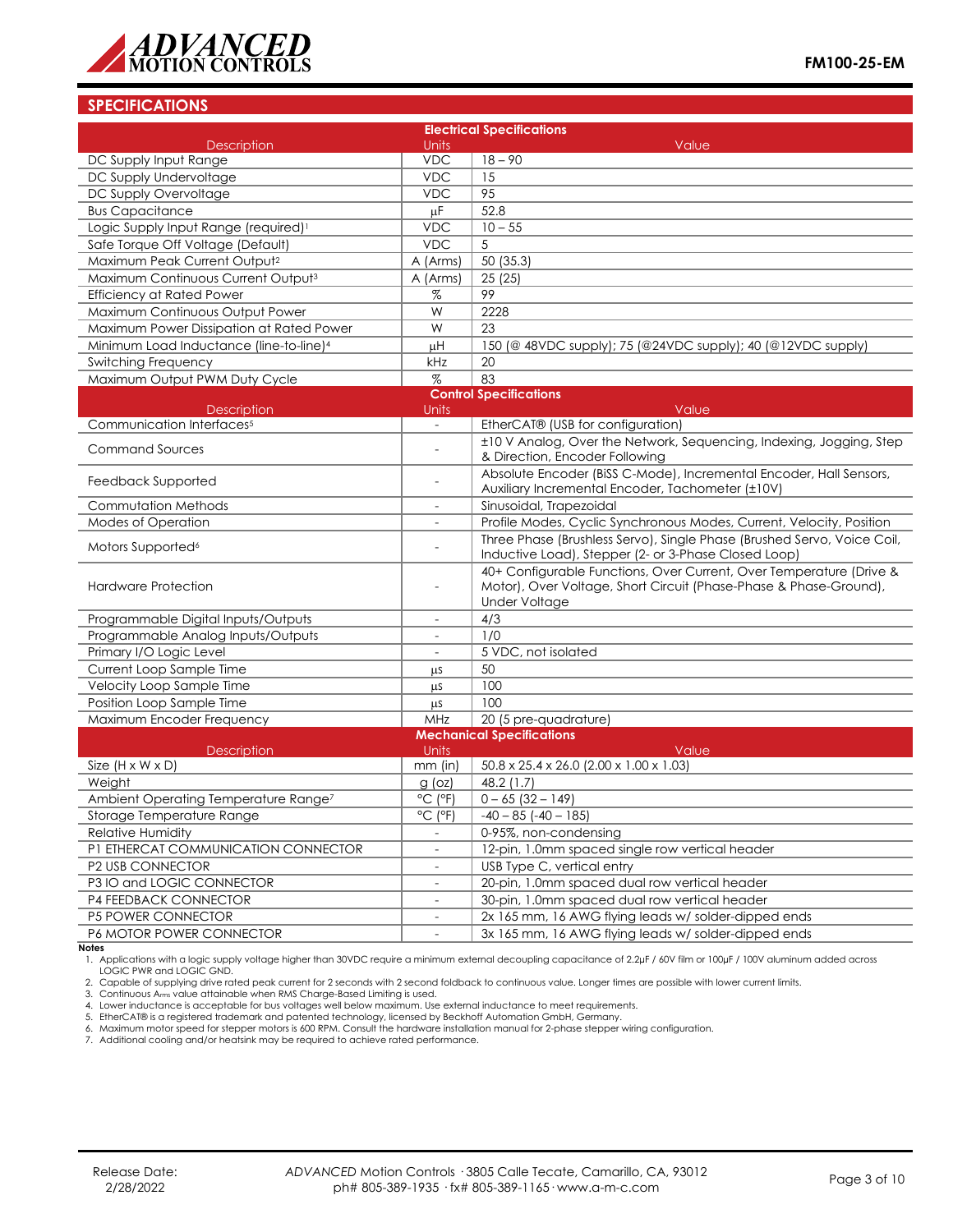

## **PIN FUNCTIONS**

|                                               | P1 - EtherCAT Communication Connector                                               |                   |                            |                                                                                             |            |  |
|-----------------------------------------------|-------------------------------------------------------------------------------------|-------------------|----------------------------|---------------------------------------------------------------------------------------------|------------|--|
| Pin                                           |                                                                                     | <b>Name</b>       |                            | Description / Notes                                                                         | 1/O        |  |
|                                               | $RX + IN$                                                                           |                   | Receiver + (100Base-TX)    |                                                                                             |            |  |
| $\overline{2}$                                | RX-IN                                                                               |                   | Receiver - (100Base-TX)    |                                                                                             |            |  |
| 3                                             | $TX + IN$                                                                           |                   | Transmitter + (100Base-TX) |                                                                                             |            |  |
| $\overline{4}$                                | TX-IN                                                                               |                   | Transmitter - (100Base-TX) |                                                                                             |            |  |
| 5                                             | <b>GND</b>                                                                          |                   | Ground                     |                                                                                             | <b>GND</b> |  |
| 6                                             | RX+ OUT                                                                             |                   | Receiver + (100Base-TX)    |                                                                                             | $\circ$    |  |
| 7                                             | RX-OUT                                                                              |                   | Receiver - (100Base-TX)    |                                                                                             | $\circ$    |  |
| 8                                             | TX+ OUT                                                                             |                   | Transmitter + (100Base-TX) |                                                                                             | $\circ$    |  |
| 9                                             | TX-OUT                                                                              |                   | Transmitter - (100Base-TX) |                                                                                             | $\Omega$   |  |
| 10                                            | <b>GND</b>                                                                          |                   | Ground                     |                                                                                             | <b>GND</b> |  |
| 11                                            | ECAT ERROR LED                                                                      |                   |                            | Error Indicator for EtherCAT Network for optional external user LED connection.             | $\circ$    |  |
| 12                                            | <b>ECAT STATUS LED</b>                                                              |                   |                            | Run State Indicator for EtherCAT Network for optional external user LED connection.         | $\circ$    |  |
|                                               | 12-pin, 1.0mm, spaced single row vertical<br><b>Connector Information</b><br>header |                   |                            | RX-OUT $7 -$<br>RX+ OUT<br>$TX+OUT$ 8 -<br>GND<br>TX-OUT $9 -$<br>TX-IN                     |            |  |
| <b>Mating Connector Details</b>               |                                                                                     | Molex: 5013301200 |                            | $GND 10 -$<br>$TX + IN$<br>ECAT ERROR LED 11-<br>RX-IN<br>ECAT STATUS LED 12 -<br>$RX + IN$ |            |  |
| <b>Mating Connector Included</b><br><b>No</b> |                                                                                     |                   |                            |                                                                                             |            |  |

| <b>P2-USB Connector</b>          |                                      |                     |     |  |  |
|----------------------------------|--------------------------------------|---------------------|-----|--|--|
| Pin                              | Name                                 | Description / Notes | 1/O |  |  |
| <b>Connector Information</b>     | USB Type C port                      | $n \sim n$          |     |  |  |
| <b>Mating Connector Details</b>  | Standard Type C USB connection cable | CRECT               |     |  |  |
| <b>Mating Connector Included</b> | No                                   | haan                |     |  |  |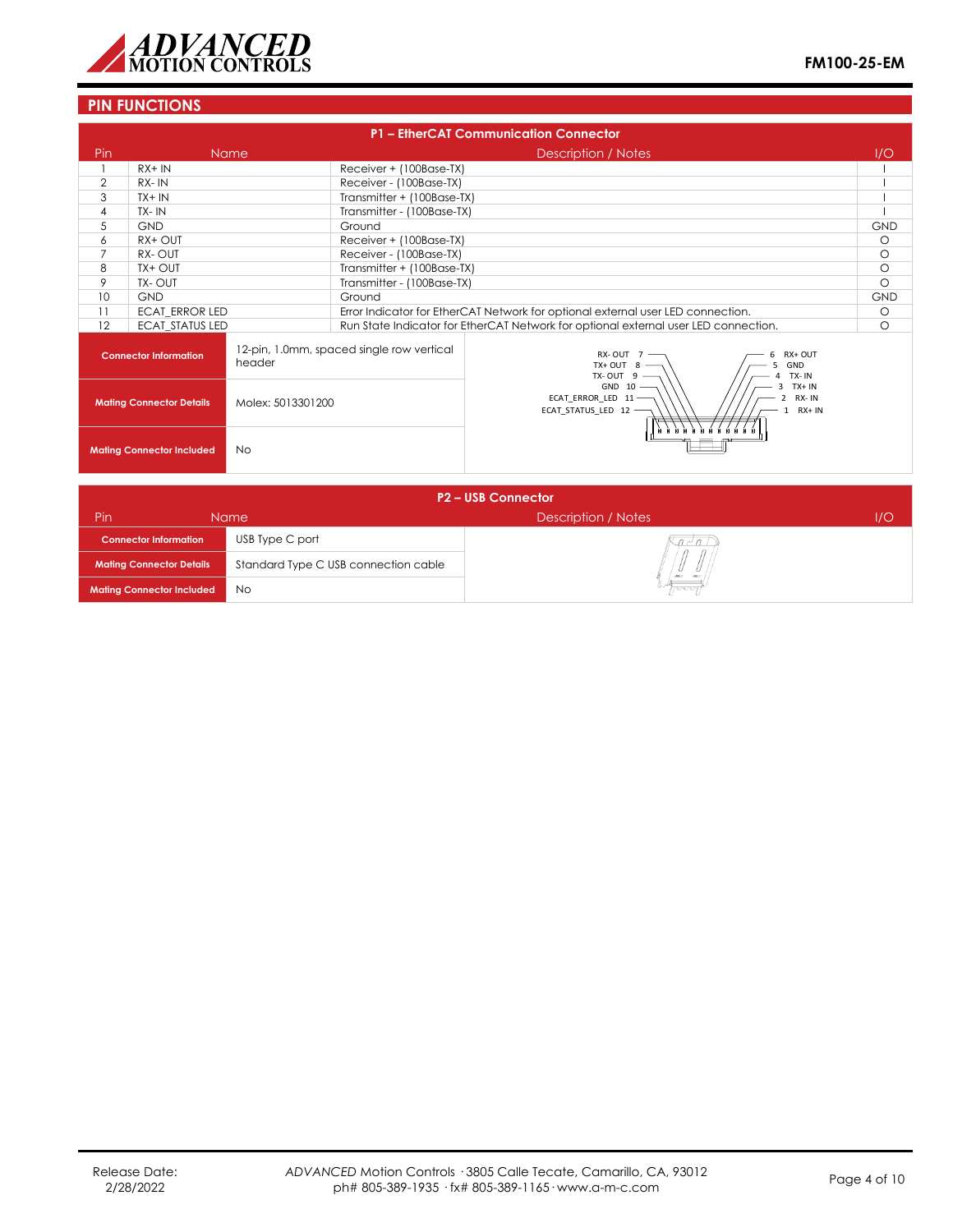

| P3-I/O and Logic Connector                           |                                                                                  |             |                                                                                                                                                                                                                                                                                                                         |                                                                                                                             |               |
|------------------------------------------------------|----------------------------------------------------------------------------------|-------------|-------------------------------------------------------------------------------------------------------------------------------------------------------------------------------------------------------------------------------------------------------------------------------------------------------------------------|-----------------------------------------------------------------------------------------------------------------------------|---------------|
| Pin                                                  |                                                                                  | <b>Name</b> | <b>Description / Notes</b>                                                                                                                                                                                                                                                                                              |                                                                                                                             | 1/O           |
| $\mathbf{1}$                                         | PDI-1                                                                            |             | General Purpose Programmable Digital Input                                                                                                                                                                                                                                                                              |                                                                                                                             |               |
| $\overline{2}$                                       | PDI-2                                                                            |             | General Purpose Programmable Digital Input                                                                                                                                                                                                                                                                              |                                                                                                                             |               |
| 3                                                    | PDI-3                                                                            |             | General Purpose Programmable Digital Input                                                                                                                                                                                                                                                                              |                                                                                                                             |               |
| $\overline{4}$                                       | $PDI-4$                                                                          |             | General Purpose Programmable Digital Input                                                                                                                                                                                                                                                                              |                                                                                                                             |               |
| 5                                                    | PDO-1                                                                            |             |                                                                                                                                                                                                                                                                                                                         | General Purpose Programmable Digital Output (TTL/8mA)                                                                       | $\circ$       |
| 6                                                    | PDO-2                                                                            |             |                                                                                                                                                                                                                                                                                                                         | General Purpose Programmable Digital Output (TTL/8mA)                                                                       | $\circ$       |
| $\overline{7}$                                       | PDO-3                                                                            |             |                                                                                                                                                                                                                                                                                                                         | General Purpose Programmable Digital Output (TTL/8mA)                                                                       | $\circ$       |
| 8                                                    | <b>GND</b>                                                                       |             | Ground                                                                                                                                                                                                                                                                                                                  |                                                                                                                             | <b>GND</b>    |
| 9                                                    | +5V OUT                                                                          |             | +5V Supply Output. Short-circuit protected.                                                                                                                                                                                                                                                                             | (300ma total load capacity shared between P3-9, P4-1, P4-13, and P4-21)                                                     | $\circ$       |
| 10                                                   | <b>GND</b>                                                                       |             | Ground                                                                                                                                                                                                                                                                                                                  |                                                                                                                             | <b>GND</b>    |
| 11                                                   | $PAI-1+$                                                                         |             |                                                                                                                                                                                                                                                                                                                         | General Purpose Differential Programmable Analog Input or Reference Signal Input.                                           |               |
| 12                                                   | $PAI-1-$                                                                         |             | ±10VDC Range (12-bit Resolution)                                                                                                                                                                                                                                                                                        |                                                                                                                             |               |
| 13                                                   | STO-1 INPUT                                                                      |             | Safe Torque Off - Input 1                                                                                                                                                                                                                                                                                               |                                                                                                                             |               |
| 14                                                   | <b>STO RETURN</b>                                                                |             | Safe Torque Off Return                                                                                                                                                                                                                                                                                                  |                                                                                                                             | <b>STORET</b> |
| 15                                                   | STO-2 INPUT                                                                      |             | Safe Torque Off-Input 2                                                                                                                                                                                                                                                                                                 |                                                                                                                             |               |
| 16                                                   | <b>STO RETURN</b>                                                                |             | Safe Torque Off Return                                                                                                                                                                                                                                                                                                  |                                                                                                                             | <b>STORET</b> |
| 17                                                   | RESERVED / NC                                                                    |             | Reserved                                                                                                                                                                                                                                                                                                                |                                                                                                                             | ÷             |
|                                                      | 18<br><b>GND</b>                                                                 |             | Ground                                                                                                                                                                                                                                                                                                                  |                                                                                                                             | <b>GND</b>    |
| 19                                                   | <b>LOGIC PWR</b>                                                                 |             | Logic Supply Input (10 - 55VDC) (required). Applications using a logic supply voltage greater<br>than 30VDC, with a mechanical switch and/or circuit breaker present on the logic supply rails,<br>require an external decoupling capacitance of 2.2uF / 60V film or 100uF / 100V aluminum across<br>LOGIC PWR and GND. |                                                                                                                             |               |
| 20                                                   | <b>LOGIC GND</b>                                                                 |             | Ground                                                                                                                                                                                                                                                                                                                  |                                                                                                                             | <b>GND</b>    |
|                                                      | 20-pin, 1.0mm spaced dual row vertical<br><b>Connector Information</b><br>header |             |                                                                                                                                                                                                                                                                                                                         | GND 10<br>12 PAI-1-<br>GND 8<br>14 STO RETURN<br>PDO-2 6<br>16 STO RETURN<br>18 GND<br>$PDI-4$ 4<br>PDI-2 2<br>20 LOGIC GND |               |
| <b>Mating Connector Details</b><br>Molex: 5011892010 |                                                                                  |             |                                                                                                                                                                                                                                                                                                                         |                                                                                                                             |               |
| <b>Mating Connector Included</b><br><b>No</b>        |                                                                                  |             | PDI-1 1<br>19 LOGIC PWR<br>$PDI-3$ 3<br>17 RESERVED / NC<br>PDO-1 5<br>15 STO-2 INPUT<br>PDO-3 7<br>13 STO-1 INPUT<br>+5V OUT 9<br>11 PAI-1+                                                                                                                                                                            |                                                                                                                             |               |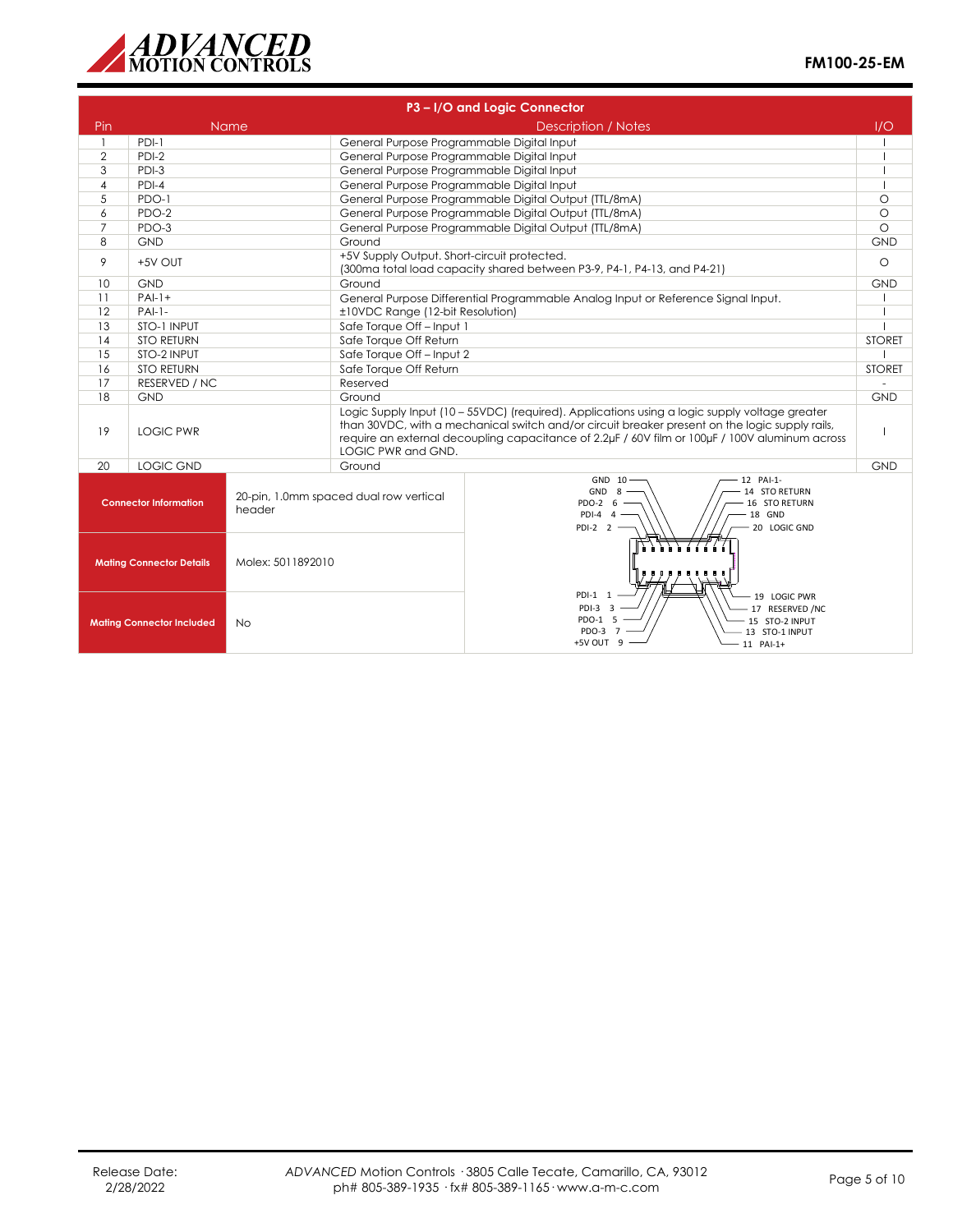

|                                                                                                       | <b>P4 - Feedback Connector</b> |                        |                                                                                                                                                                                                                                    |                                                                                                                                  |                                  |
|-------------------------------------------------------------------------------------------------------|--------------------------------|------------------------|------------------------------------------------------------------------------------------------------------------------------------------------------------------------------------------------------------------------------------|----------------------------------------------------------------------------------------------------------------------------------|----------------------------------|
| Pin                                                                                                   | Absolute<br>Encoder            | Incremental<br>Encoder |                                                                                                                                                                                                                                    | Description / Notes                                                                                                              | 1/O                              |
| $\mathbf{1}$                                                                                          | +5V OUT                        | +5V OUT                |                                                                                                                                                                                                                                    | +5V Supply Output. Short-circuit protected.<br>(300ma total load capacity shared between P3-9, P4-1, P4-13, and P4-21)           |                                  |
| 2                                                                                                     | <b>GND</b>                     | <b>GND</b>             | Ground                                                                                                                                                                                                                             |                                                                                                                                  | <b>GND</b>                       |
| 3                                                                                                     | <b>HALL A</b>                  | <b>HALL A</b>          |                                                                                                                                                                                                                                    |                                                                                                                                  | $\overline{1}$                   |
| $\overline{4}$                                                                                        | <b>HALL B</b>                  | <b>HALL B</b>          |                                                                                                                                                                                                                                    | Single-ended Commutation Sensor Inputs                                                                                           | $\overline{\phantom{a}}$         |
| 5                                                                                                     | <b>HALL C</b>                  | <b>HALL C</b>          |                                                                                                                                                                                                                                    |                                                                                                                                  | $\overline{\phantom{a}}$         |
| 6                                                                                                     | <b>THERMISTOR</b>              | <b>THERMISTOR</b>      | Motor Thermal Protection                                                                                                                                                                                                           |                                                                                                                                  | $\mathbf{I}$                     |
| $\overline{7}$                                                                                        | $ENC$ 2 A+                     | $ENC$ 2 A+             | Differential Incremental Encoder A                                                                                                                                                                                                 |                                                                                                                                  | $\overline{1}$                   |
| 8                                                                                                     | <b>ENC 2 A-</b>                | ENC 2 A-               |                                                                                                                                                                                                                                    |                                                                                                                                  | $\overline{1}$                   |
| 9                                                                                                     | $ENC$ 2 $B+$                   | $ENC$ 2 $B+$           |                                                                                                                                                                                                                                    | Differential Incremental Encoder B                                                                                               | $\overline{1}$                   |
| 10                                                                                                    | ENC 2 B-                       | ENC 2 B-               |                                                                                                                                                                                                                                    |                                                                                                                                  | $\overline{1}$                   |
| 11                                                                                                    | $ENC$ 2 $H$                    | <b>ENC 2 I+</b>        |                                                                                                                                                                                                                                    | Differential Incremental Encoder Index                                                                                           | $\overline{1}$                   |
| 12                                                                                                    | <b>ENC 21-</b>                 | $ENC$ 2 $I-$           |                                                                                                                                                                                                                                    |                                                                                                                                  | $\overline{1}$                   |
| 13                                                                                                    | +5V OUT                        | +5V OUT                |                                                                                                                                                                                                                                    | +5V Supply Output. Short-circuit protected.<br>(300ma total load capacity shared between P3-9, P4-1, P4-13, and P4-21)           | $\circ$                          |
| 14                                                                                                    | <b>GND</b>                     | <b>GND</b>             | Ground                                                                                                                                                                                                                             |                                                                                                                                  | <b>GND</b>                       |
| 15                                                                                                    | $STEP +$                       | STEP +                 | Differential Step Input                                                                                                                                                                                                            |                                                                                                                                  | $\mathsf{I}$                     |
| 16                                                                                                    | STEP -                         | STEP -                 |                                                                                                                                                                                                                                    |                                                                                                                                  | $\overline{1}$                   |
| 17                                                                                                    | $DIR +$                        | $DIR +$                | Differential Direction Input                                                                                                                                                                                                       |                                                                                                                                  | $\overline{1}$                   |
| 18                                                                                                    | $DIR -$                        | $DIR -$                |                                                                                                                                                                                                                                    |                                                                                                                                  | $\mathsf{I}$                     |
| 19                                                                                                    | RESERVED                       | <b>RESERVED</b>        | Reserved                                                                                                                                                                                                                           |                                                                                                                                  |                                  |
| 20                                                                                                    | <b>RESERVED</b>                | <b>RESERVED</b>        |                                                                                                                                                                                                                                    |                                                                                                                                  | J.                               |
| 21                                                                                                    | +5V OUT                        | +5V OUT                | +5V Supply Output. Short-circuit protected.<br>(300ma total load capacity shared between P3-9, P4-1, P4-13, and P4-21)                                                                                                             |                                                                                                                                  | $\circ$                          |
| 22                                                                                                    | <b>GND</b>                     | <b>GND</b>             | Ground                                                                                                                                                                                                                             |                                                                                                                                  | <b>GND</b>                       |
| 23                                                                                                    | ENC 1 DATA+                    | ENC 1 A+               |                                                                                                                                                                                                                                    | Differential Data Line for Absolute Encoders (BiSS: SLO+/-) or Differential Incremental                                          |                                  |
| 24                                                                                                    | ENC 1 DATA-                    | ENC 1 A-               | Encoder A                                                                                                                                                                                                                          |                                                                                                                                  | $\overline{1}$                   |
| 25                                                                                                    | ENC 1 CLOCK+                   | $ENC$ 1 $B+$           |                                                                                                                                                                                                                                    | Differential Clock Line for Absolute Encoders (BiSS: MA+/-) or Differential Incremental                                          | $\overline{1}$<br>$\overline{1}$ |
| 26                                                                                                    | ENC 1 CLOCK-                   | ENC 1 B-               | Encoder B                                                                                                                                                                                                                          | Differential Reference Mark for Absolute Encoders (Leave open for BiSS and EnDat 2.2)                                            |                                  |
| 27                                                                                                    | ENC 1 REF MARK+                | <b>ENC 1 I+</b>        | $\alpha$ r                                                                                                                                                                                                                         |                                                                                                                                  | $\overline{1}$<br>$\overline{1}$ |
| 28                                                                                                    | ENC 1 REF MARK-                | <b>ENC 1 I-</b>        |                                                                                                                                                                                                                                    | Differential Incremental Encoder Index                                                                                           |                                  |
| 29                                                                                                    | RESERVED                       | <b>RESERVED</b>        | Reserved                                                                                                                                                                                                                           |                                                                                                                                  | $\sim$                           |
| 30                                                                                                    | <b>RESERVED</b>                | <b>RESERVED</b>        | Reserved                                                                                                                                                                                                                           |                                                                                                                                  |                                  |
| 30-pin, 1.0mm spaced dual row vertical<br><b>Connector Information</b><br>header                      |                                |                        | STEP- 16<br>18 DIR-<br>GND 14<br>20 RESERVED<br>ENC 2 I- 12<br>ENC 2 B- 10<br>22 GND<br>ENC 2 A-8 -<br>24 ENC 1 DATA- / ENC 1 A-<br>THERMISTOR 6 -<br>26 ENC 1 CLOCK- / ENC 1 B-<br>- 28 ENC 1 REF MARK- / ENC 1 I-<br>HALL B $4-$ |                                                                                                                                  |                                  |
| <b>Mating Connector Details</b><br>Molex: 5011893010<br><b>Mating Connector Included</b><br><b>No</b> |                                |                        |                                                                                                                                                                                                                                    | - 30 RESERVED<br>$GND 2 -$<br>. <i>.</i> .<br>.<br><br>+5V OUT 1 ·<br>- 29 RESERVED<br>HALL A 3<br>27 ENC 1 REF MARK+ / ENC 1 I+ |                                  |
|                                                                                                       |                                |                        | 25 ENC 1 CLOCK+/ENC 1 B+<br>HALL C 5 -<br>$ENC 2 A+ 7$<br>23 ENC 1 DATA+ / ENC 1 A+<br>$ENC2B+ 9 -$<br>21 +5V OUT<br>19 RESERVED<br>ENC2H11<br>+5V OUT 13<br>17 DIR+<br>STEP+ 15                                                   |                                                                                                                                  |                                  |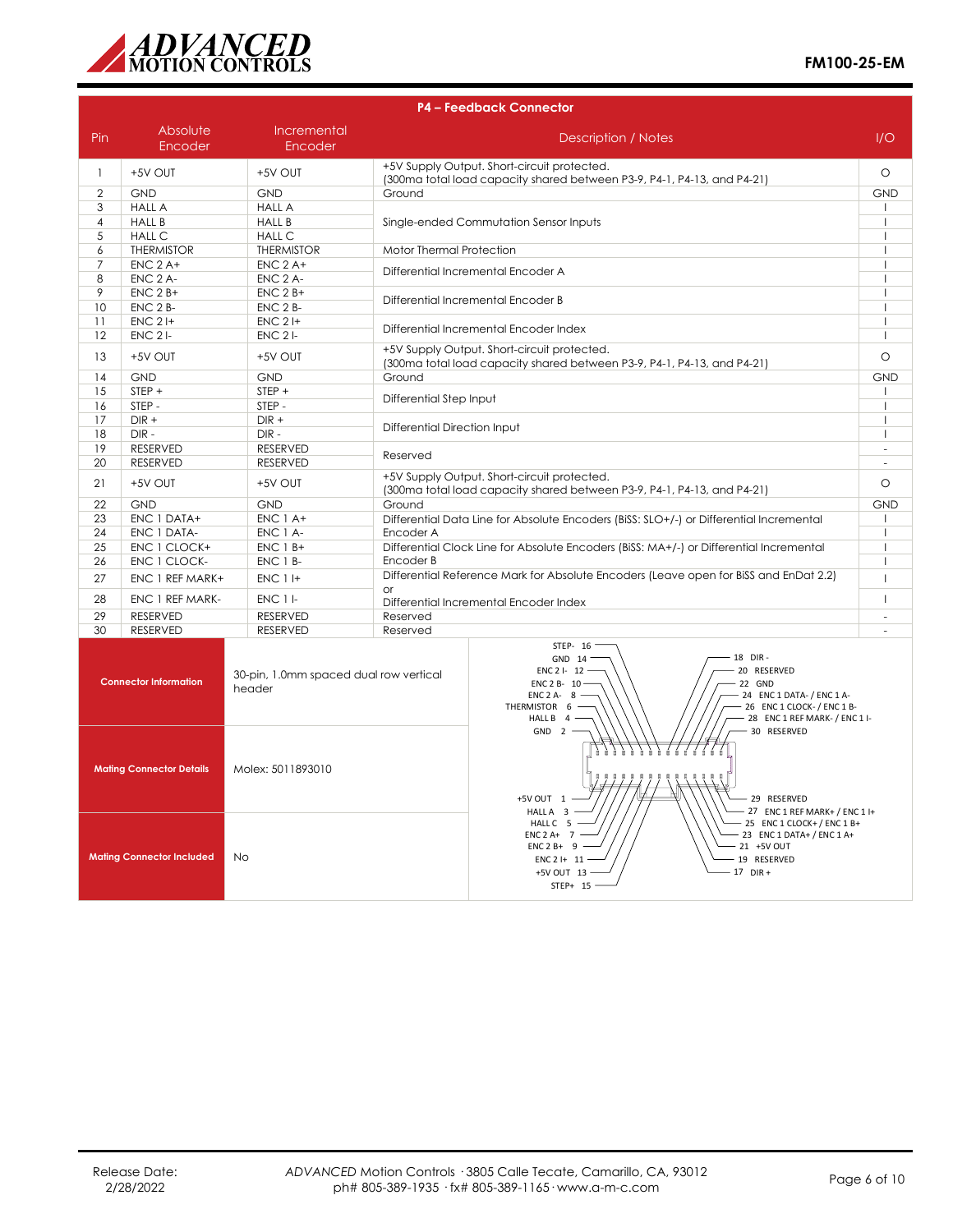

|                                         | <b>P5 - Power Connector</b>                                                             |             |                                                                           |                                 |            |  |  |
|-----------------------------------------|-----------------------------------------------------------------------------------------|-------------|---------------------------------------------------------------------------|---------------------------------|------------|--|--|
| Pin                                     |                                                                                         | <b>Name</b> |                                                                           | <b>Description / Notes</b>      | I/O        |  |  |
|                                         | <b>HV</b>                                                                               |             | DC Supply Input (red).                                                    |                                 |            |  |  |
| 2                                       | POWER GND                                                                               |             | Ground (black)                                                            |                                 | <b>GND</b> |  |  |
|                                         | 2x 165 mm, 16 AWG flying leads w/<br><b>Connector Information</b><br>solder-dipped ends |             |                                                                           | ៖ដ្ឋ<br>$\Omega$<br>Ō<br>$1$ HV |            |  |  |
|                                         | N/A<br><b>Mating Connector Details</b>                                                  |             |                                                                           | O<br>00                         |            |  |  |
| N/A<br><b>Mating Connector Included</b> |                                                                                         |             | 므ᄆ<br>mı<br><b>O</b> -<br>Ξ<br>. .<br>2 POWER GND<br>00 0000<br>O<br>ا کا |                                 |            |  |  |

|                | <b>P6 - Motor Power Connector</b>      |                                                         |                       |                                                                                     |         |  |  |
|----------------|----------------------------------------|---------------------------------------------------------|-----------------------|-------------------------------------------------------------------------------------|---------|--|--|
| Pin            |                                        | <b>Name</b>                                             |                       | Description / Notes                                                                 | 1/O     |  |  |
|                | <b>MOTOR A</b>                         |                                                         | Motor Phase A (white) |                                                                                     | $\circ$ |  |  |
| $\overline{2}$ | <b>MOTOR B</b>                         |                                                         | Motor Phase B (brown) |                                                                                     | $\circ$ |  |  |
| 3              | MOTOR C                                |                                                         | Motor Phase C (blue)  |                                                                                     | $\circ$ |  |  |
|                | <b>Connector Information</b>           | 3x 165 mm, 16 AWG flying leads w/<br>solder-dipped ends |                       | ៖ដ្ឋ<br>$\frac{1}{10}$<br>Ю                                                         |         |  |  |
|                | N/A<br><b>Mating Connector Details</b> |                                                         |                       | O<br>MOTOR A 1<br>$\Box$                                                            |         |  |  |
|                | <b>Mating Connector Included</b>       | N/A                                                     |                       | MOTOR B <sub>2</sub><br>$\circ$ .<br>п<br>MOTOR C<br>O<br><b>10 0</b><br><b>DOO</b> |         |  |  |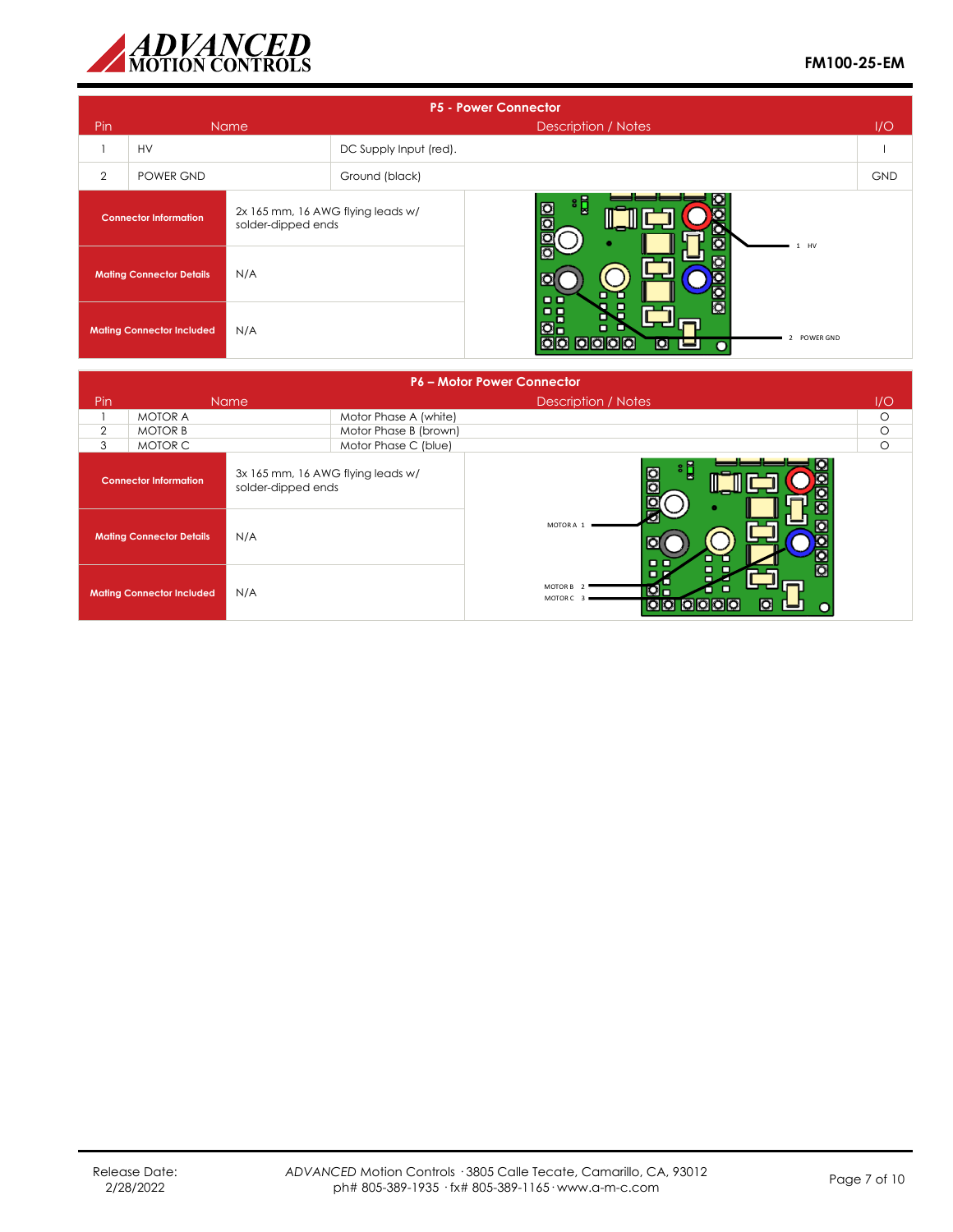

## **BOARD CONFIGURATION**

#### **Status LED Functions**

| <b>LED</b>  | <b>Description</b>                                                                                                                           |
|-------------|----------------------------------------------------------------------------------------------------------------------------------------------|
| <b>STAT</b> | Indicates drive power bridge status. GREEN when DC bus power is applied and the drive is enabled. RED when the drive is in a fault<br>state. |
| LOGIC PWR   | Indicates that +5V logic power is available to the drive. GREEN when +5V logic power is available.                                           |

#### **Communication Status LED Functions**

| <b>LED</b>      | <b>Description</b>                                            |                                                                   |  |  |  |  |  |
|-----------------|---------------------------------------------------------------|-------------------------------------------------------------------|--|--|--|--|--|
|                 | Green - On                                                    | Valid Link - No Activity                                          |  |  |  |  |  |
| LINK/ACT IN/OUT | Green - Flickering                                            | Valid Link - Network Activity                                     |  |  |  |  |  |
|                 | Off                                                           | <b>Invalid Link</b>                                               |  |  |  |  |  |
|                 | Green - On                                                    | The device is in the state OPERATIONAL                            |  |  |  |  |  |
|                 | Green - Blinking (2.5Hz - 200ms on and 200ms off)             | The device is in the state PRE-OPERATIONAL                        |  |  |  |  |  |
|                 | Green - Single Flash (200ms flash followed by 1000ms off)     | The device is in state SAFE-OPERATIONAL                           |  |  |  |  |  |
|                 |                                                               | The device is booting and has not yet entered the INIT state      |  |  |  |  |  |
| ETHERCAT STATUS |                                                               | n                                                                 |  |  |  |  |  |
|                 | Green – Flickering (10Hz – 50ms on and 50ms off)              | The device is in state BOOTSTRAP                                  |  |  |  |  |  |
|                 |                                                               |                                                                   |  |  |  |  |  |
|                 |                                                               | Firmware download operation in progress                           |  |  |  |  |  |
|                 | Off                                                           | The device is in state INIT                                       |  |  |  |  |  |
|                 | $Red$ – $On$                                                  | A PDI Watchdog timeout has occurred.                              |  |  |  |  |  |
|                 |                                                               | Example: Application controller is not responding anymore.        |  |  |  |  |  |
|                 |                                                               | General Configuration Error.                                      |  |  |  |  |  |
|                 | Red - Blinking (2.5Hz - 200ms on and 200ms off)               | Example: State change commanded by master is impossible due       |  |  |  |  |  |
|                 |                                                               | to register or object settings.                                   |  |  |  |  |  |
|                 |                                                               | Booting Error was detected. INIT state reached, but parameter     |  |  |  |  |  |
|                 | Red – Flickering (10Hz – 50ms on and 50ms off)                | "Change" in the AL status register is set to 0x01: change/error   |  |  |  |  |  |
| <b>ERROR</b>    |                                                               | Example: Checksum Error in Flash Memory.                          |  |  |  |  |  |
|                 |                                                               | The slave device application has changed the EtherCAT state       |  |  |  |  |  |
|                 |                                                               | autonomously: Parameter "Change" in the AL status register is set |  |  |  |  |  |
|                 | Red – Single Flash (200ms flash followed by 1000ms off)       | to 0x01:change/error.                                             |  |  |  |  |  |
|                 |                                                               | Example: Synchronization error; device enters SAFE-OPERATIONAL    |  |  |  |  |  |
|                 |                                                               | automatically                                                     |  |  |  |  |  |
|                 | Red - Double Flash (Two 200ms flashes separated by 200ms off, | An application Watchdog timeout has occurred.                     |  |  |  |  |  |
|                 | followed by 1000ms off)                                       | Example: Sync Manager Watchdog timeout.                           |  |  |  |  |  |

#### **Address Selection**

The drive Station Alias is set via the EtherCAT network or with the setup software. Note that drives on an EtherCAT network will be given an address automatically based on proximity to the host.

#### **Safe Torque Off (STO) Inputs**

The Safe Torque Off (STO) inputs are dedicated +5VDC sinking single-ended inputs. For applications not using STO functionality, disabling of the STO feature is required for proper drive operation. STO may be disabled by following the STO Disable wiring instructions as given in the hardware installation manual.

#### **Mating Connector Kit**

Mating connector housing and crimp contacts can be ordered as a kit using *ADVANCED* Motion Controls' part number KC-MC1XFM01. This includes mating connector housing and crimp style contacts for the Communication, I/O and Logic, and Feedback connectors. The recommended tool for crimping the contacts is Molex PN: 63819-1500 (not included with the kit).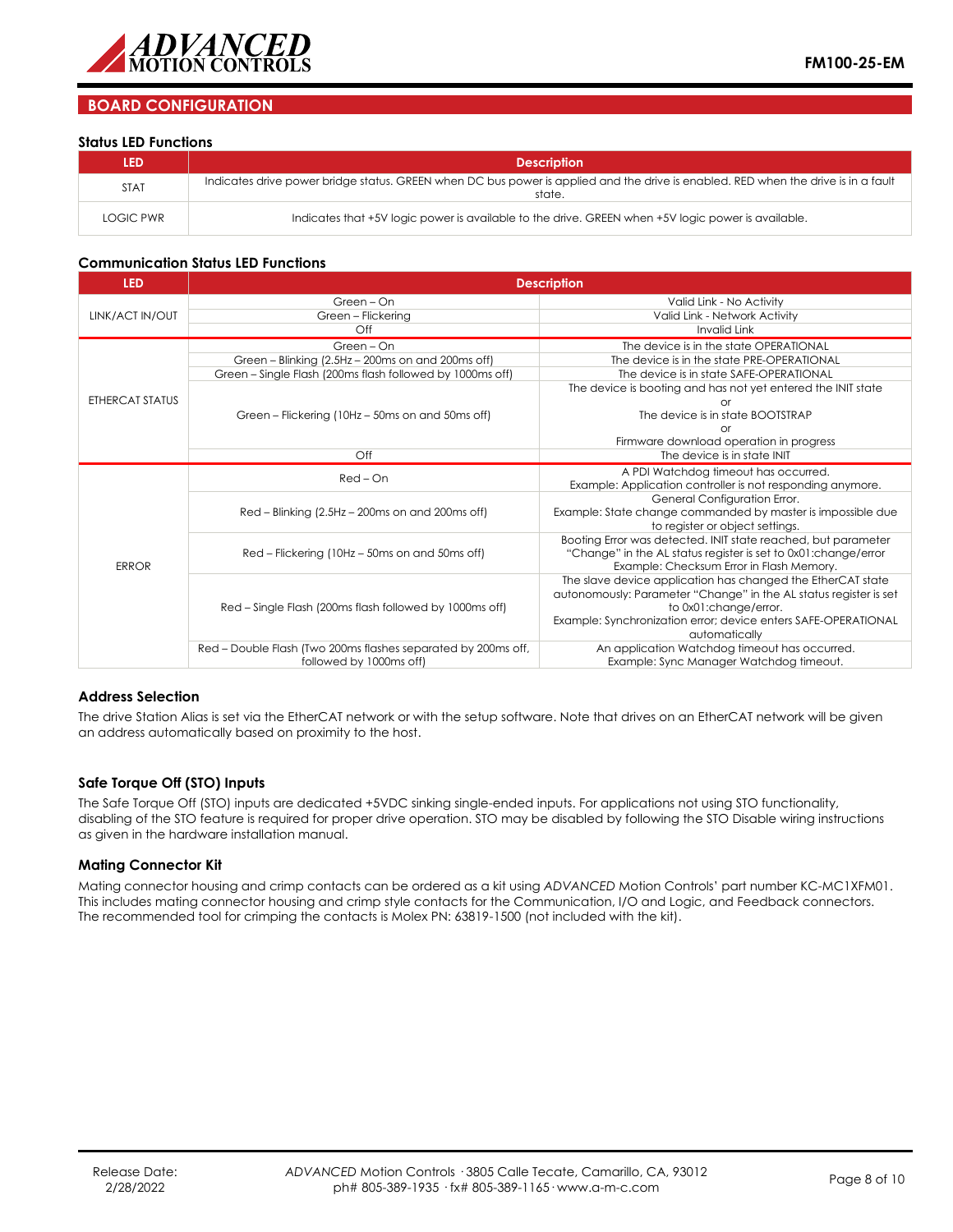

## **MOUNTING DIMENSIONS**